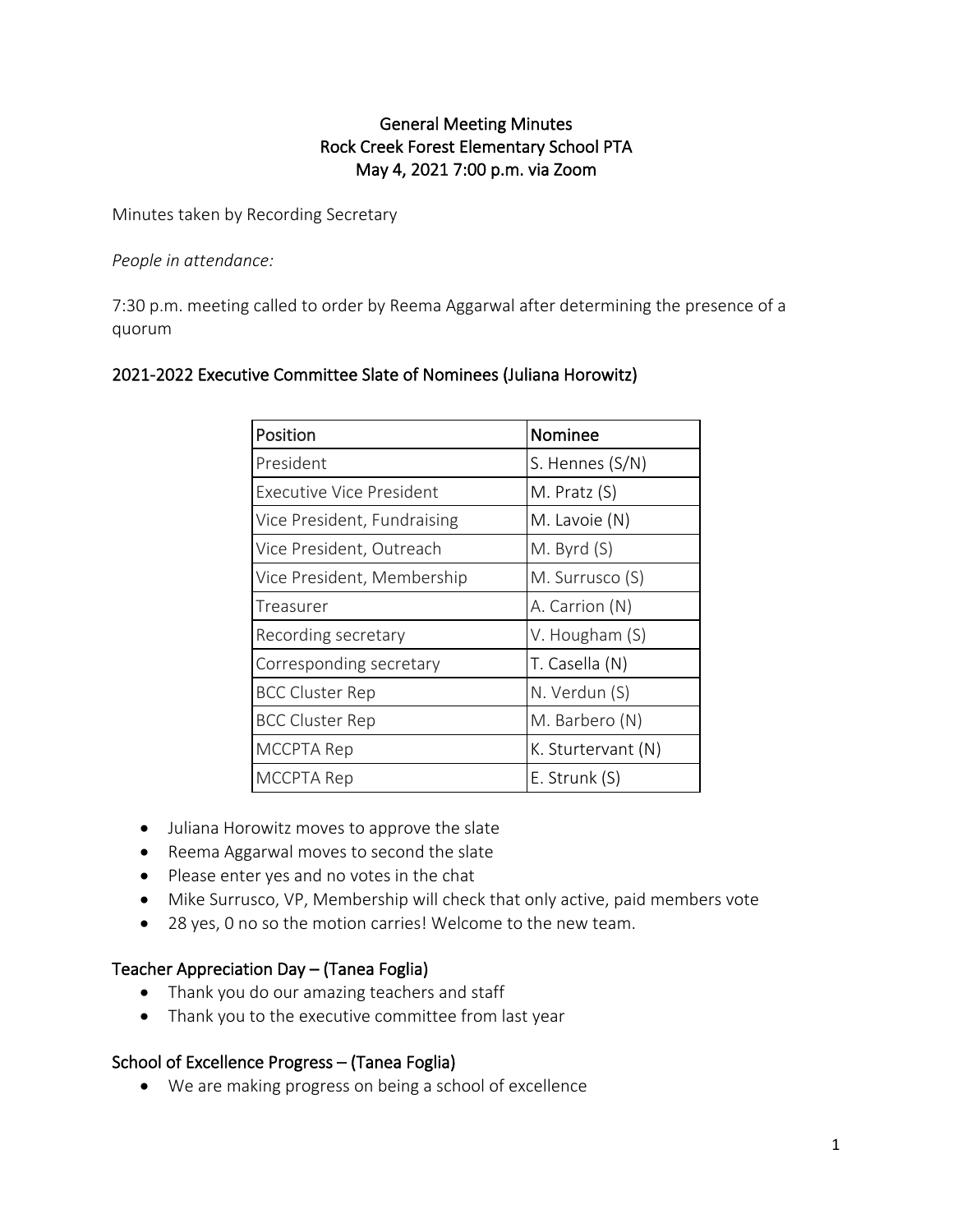We accomplished a lot this last year, including all of the items below:



- Next up in our process will be a survey coming out in the next week
- After that we will complete our application in June

Treasurer's Update (Ana Carrion)

## Treasurer's Report

• Bank Balance as of April 30: \$81,952.53

| 30-Apr-21                 |             |                 |        |
|---------------------------|-------------|-----------------|--------|
|                           |             |                 |        |
|                           |             |                 |        |
| FY20-21 Income            | \$40,750.00 | \$<br>24,605.03 | 60.38% |
|                           |             |                 |        |
| <b>Expenses</b>           |             |                 |        |
| <b>Academic Support</b>   | \$27,200.00 | \$12,622.55     | 46.41% |
| <b>Staff Support</b>      | \$21,525.00 | \$6,560.28      | 30.48% |
| <b>Community Building</b> | \$7,450.00  | \$5,124.96      | 68.79% |
| Management and Admi       | \$5,726.00  | \$4,392.57      | 76.71% |
| <b>Total Expenses</b>     | \$61,901.00 | \$<br>28,700.36 |        |

- Current bank balance is \$81,952.53
- This has been an unusual year in both fundraising and expenses. We started the year slow and will probably end up underspending in most of the categories.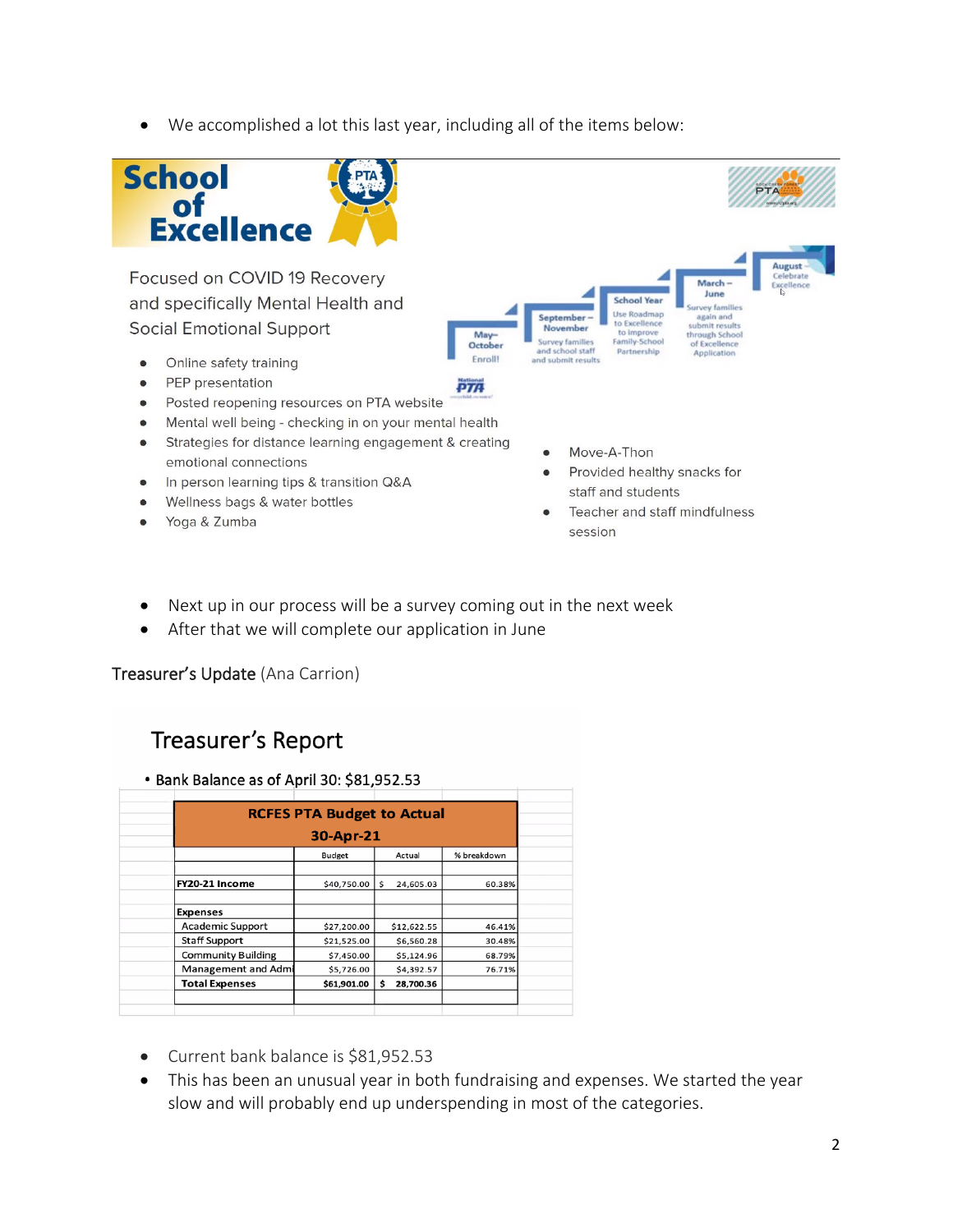- We have raised to date: \$24,605.03 in income which includes fundraising events and activities, SpiritWear, donations and memberships.
- Under Academic Support, we spent on BOSS Kits, cultural arts, counseling and reopening. that will be picking up some as we get into  $5<sup>th</sup>$  grade promotions and the spending down of funds for the Media Center and Counseling programs.
- Under staff support, we have spent on administration support, teaching & classroom supplies and staff appreciation. A reminder to teachers/staff to submit their reimbursements soon!
- Under Community Building, expenses have included Wellness activities like the Move-a-Thon, outreach and community support activities and sprucing up the garden in front of the school.
- Under PTA management and administration, that has included expenses such as online subscriptions for zoom, quickbooks and taxes.
- Here are some highlights of income and expenses that have been recorded in the last two months.
- Please join the PTA Budget & Innovation Committee
	- o The budget committee meets bi-monthly and helps to review and approve the budget and expenses. They also review and approve grant proposals.
	- o Please email Ana if you'd like to join: rcfes.pta.treasurer@gmail.com

Welcome (Principal Jennifer Lowndes)

- Grateful for everyone that is part of the RCF community, including parents, students, teachers, staff and PTA members
- Special thank you to Tanea and Reema who have been PTA presidents this past year
- Thank you from all of the RCF personnel for al the treats brought this week during Teacher Appreciation Week.
- We will be a No Place for Hate, Anti-Defamation League certified school by the end of the year
- We have a Families4Families food drive this weekend. If you are able please sign up: https://www.signupgenius.com/go/10c0d49a9a82ea2f4c43-rock

Capital Compost Team – (Ethan Weiss, Jack Clauss, Micah Schuchman)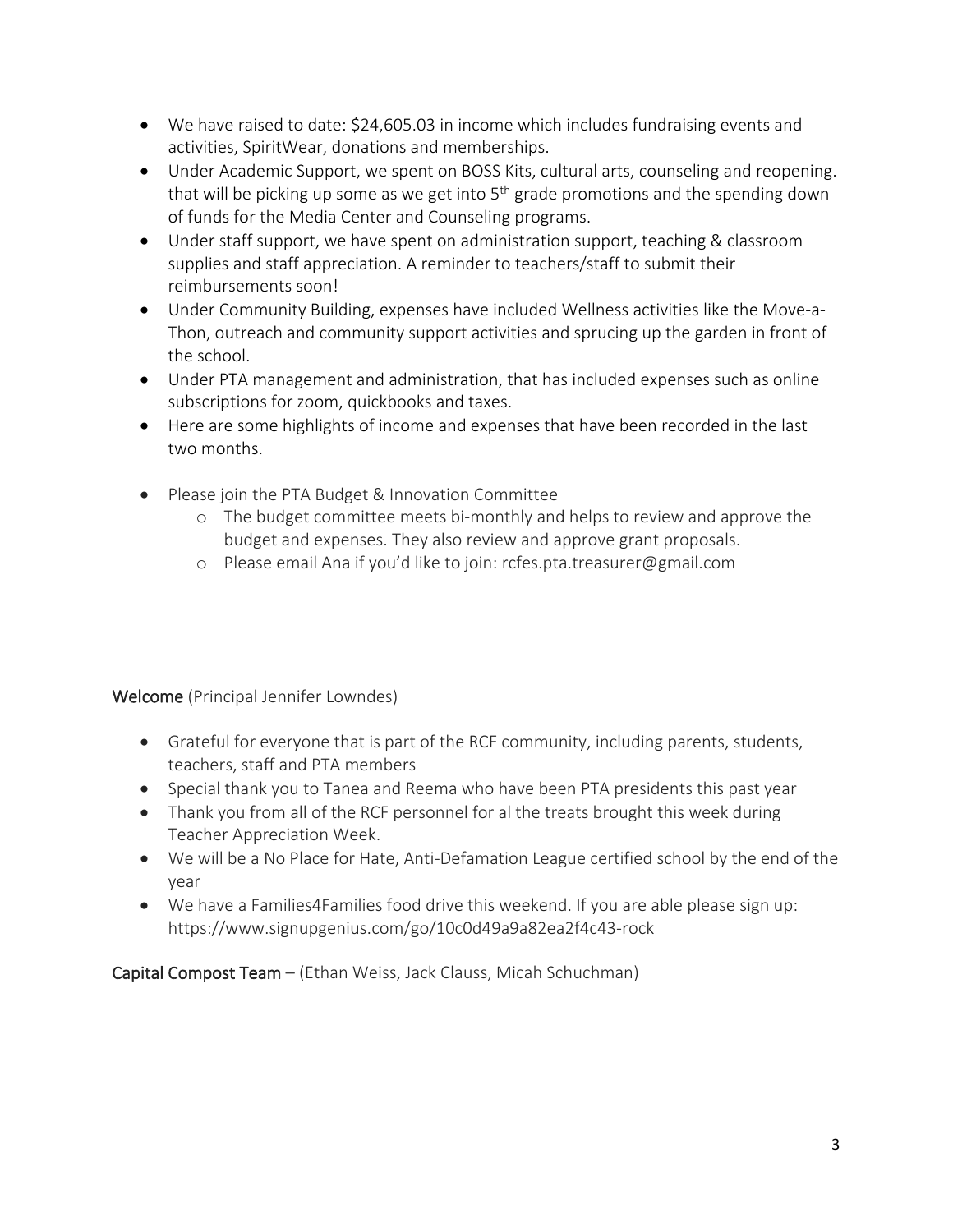# **Capital Compost**

Ethan Weiss, Jack Clauss, Micah Schuchman (All 11th Grade, B-CC HS)



- BCC HS 11<sup>th</sup> grade students
- We are working with The Compost Crew to help remove organic waste from schools
- 530,000 tons of food waste are generated at schools each year more than 50% of waste we throw into landfills or incinerators could turn into nutrient-rich soil instead
- [First Step: Why Your School Should Start Composting](https://www.youtube.com/watch?v=XnoS6pJGhX8)
- Our Ask
	- o We will help your school begin working towards ZERO Waste goals
	- o We will create an English and Spanish curriculum to teacher RCF students how to compost
	- o We will show your students how to play an important role to help our environment

ROCK CREEK FOREST

o We will connect you with discounts from Compost Crew

## We have a special deal for you!

Special Deal from Compost Crew (2021) For RCF:

- \$152.99/month (rather than \$199.99/month) for 2, 65 gallon bins and weekly pickup --- \$1,376.91 for 9 months (instead of \$1,799.91)
- $$25/each$  for 2, 32 gallon green lunch bins  $-$  \$50
- $$15/each$  for 2 wheels for lunch bins -- \$30
- \$87.99 for 100 compostable bags  $(x3) $351.96$

Total expenses to start the program for a full school year (estimate):  $\$1808.87$